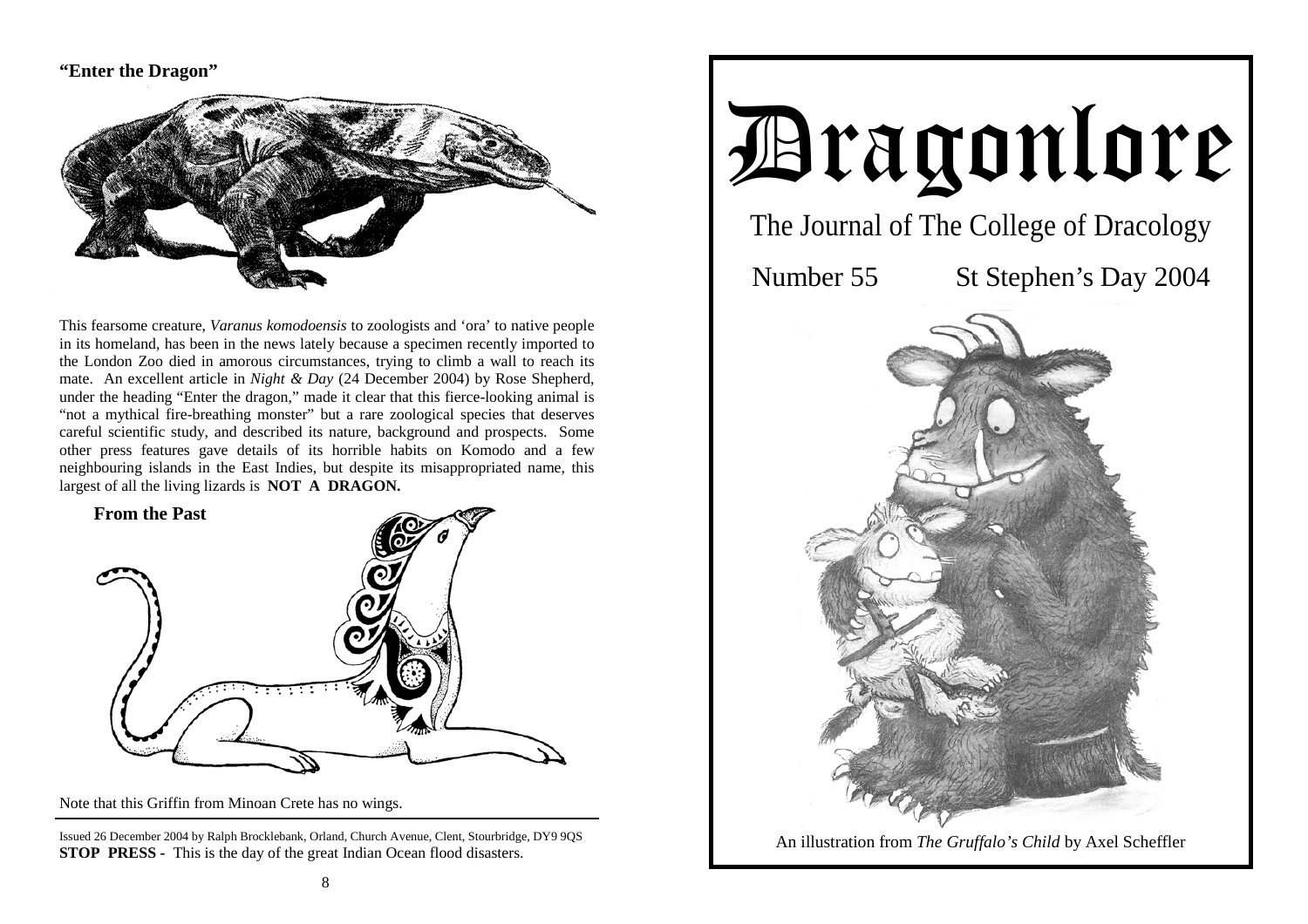

**The College of Dracology for the Study of Fabulous Beasts** 

*St Stephen was the first Christian Martyr and his Feast, on the Day after Christmas, is best remembered as the time that Good King Wenceslaus looked out. The peasant seen gathering winter fuel, who lived hard against the forest fence, my well have been in some danger, as it was well known that the forests of Bohemia were full of fierce wild creatures, including werewolves and wyverns.* 

The picture on the cover is taken from the long-awaited sequel to one of the most popular children's picture books ever published, *The Gruffalo,* by Julia Donaldson, illustrated by Axel Scheffler (London, 1999) very much after the style of Maurice Sendak (*see No 24*). This is the story, told in simple rhyming couplets and embellished with enchanting pictures using bold outlines and clear subtle colours, of a mischievous mouse alone in a great forest who keeps meeting animals who want to eat him – a fox, an owl and a snake. He has to use every trick and deceit he can think of to outwit them, and invents a huge monster to scare them off. He is then surprised to find that this monster actually exists, exactly as he had imagined it, and described it to his would-be predators, with "terrible tusks and terrible claws, and terrible teeth in his terrible jaws. He has knobbly knees, and turned-out toes, and a poisonous wart at the end of his nose. His eyes are orange, his tongue is black, he has purple prickles all over his back." The Gruffalo then too begins to threaten him until he finds a way of deceiving it so that he can make his escape. Children love the story, and want to have it read to them over and over again until they know it by heart. The new book, *The Gruffalo's Child* (London, 2004) seems likely to become another classic. No mere ephemeral fantasy, the Gruffalo deserves to be added to our store of Fabulous Beasts.

Another intriguing book of stories for children is *The Salamander Tales,* written and illustrated by Fred Gettings (Floris Books, Edinburgh, 1981). There are only two kinds of story, it starts, those told to pass the time and those told to hide a meaning. Gnomes are only interested in the latter kind, and these stories are written as if by gnomes for gnomes. Much hangs on the four types of elemental beings, gnomes, undines, sylphs and salamanders (*see Dragonlore No 25, p 7*) and the salamanders turn into rather engaging little dragons (*see right*) which feature in several of the stories. The



**A Sad Tale** by Alexander Troblov



*He dreamt of conducting a symphony, To perform on the grand piano! He wanted to dive into poetry, And study one day at Milano. He felt, to be sure, an artistic call, But then came St George and ruined it all.* 

(The identity of the artist/author is clear to one who once was Haplar Knabelkcorb.)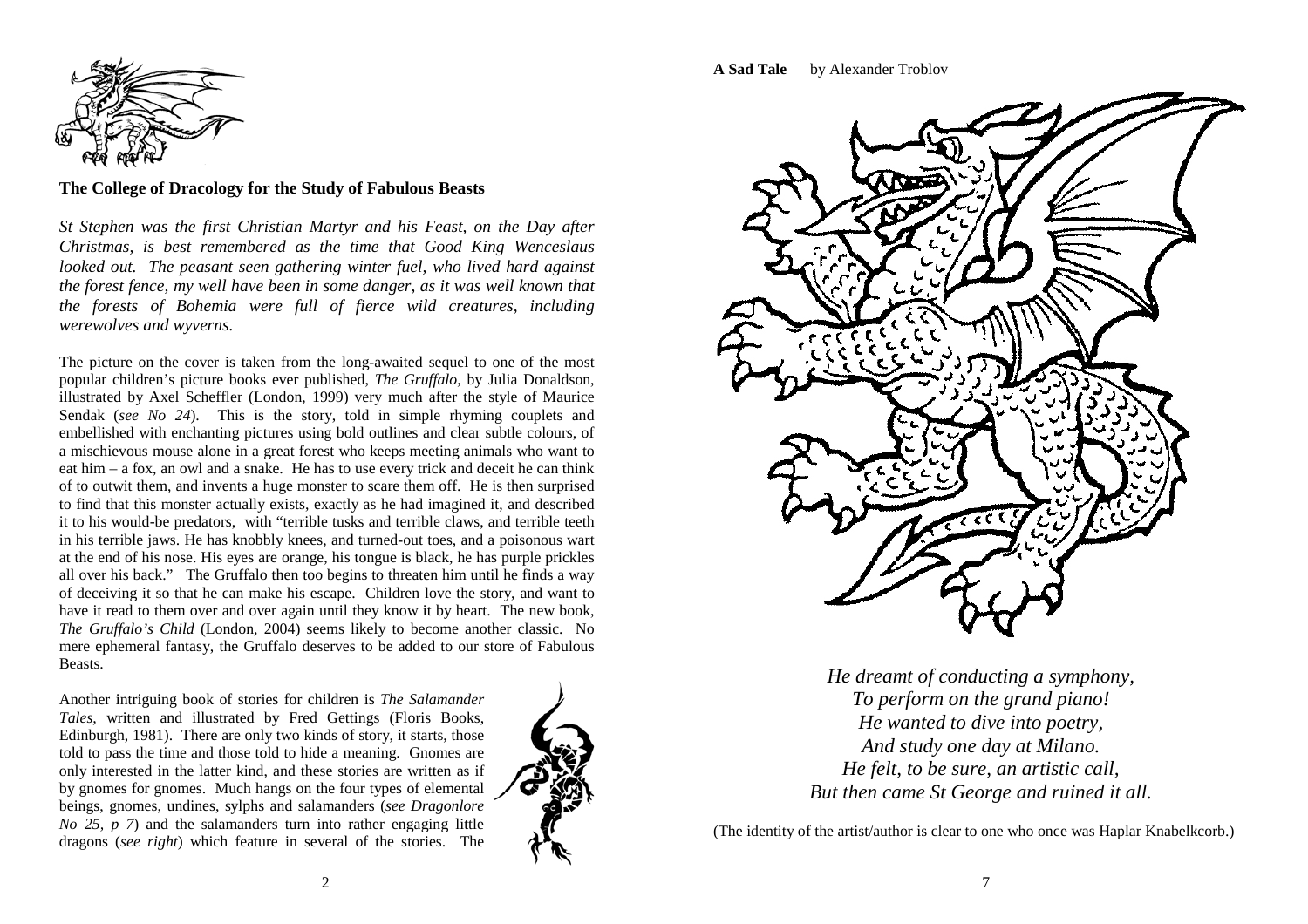**THE ODD STREAK** from the *Daily Mail*, 15 December 2004



Perhaps a couple of Unicorns did get on to the Ark after all, and then lost the plot…

This reminds me of my mother's favourite joke (she was a mathematician):

 Noah was walking around some time after they landed, and seeing two snakes sobbing bitterly, asked them what was wrong. "You see," said the snakes, "God told us to go forth and multiply, and we can't, because we're adders!" Noah comforted them, and told them to seek shelter in the woodpile. After a while, passing that way again, he saw the snakes with a lot of little ones, and said, "I see you managed to multiply, then!" "Oh, yes!" said the adder, "It's easy with logs!"

*(The young, with their calculators but no tables of logarithms, just don't get it!)* 

#### **An Air Force Dragon**

We have had rather a lot of ships' badges lately, so here is another of Roland Symons' precisely drawn RAF badges, this one for 63 Group Headquarters, known as Western and Wales Group (hence the sunset and the Dragon – what else?). Formed in 1946, its badge was granted in 1952. ( Had not St Edward's crown been adopted by then? )



**From the Classical Art World** 



This small *Study of a Dragon Pierced by a Lance* by Il Guercino (properly Giovanni Francesco Barbieri, 1591-1666, an Italian painter of the Bolognese School, nicknamed "The Squinter") has recently been on display in London (*Country Life*, 1st July 2004) and was probably intended to form part of a scene featuring St George. Note that the wings seem to be feathered bird's wings rather than the bat-like variety.

hidden meanings cover such profound matters as the origin of the world and the creatures in it, but in such an imaginative way that children are entranced. Gettings is probably better known for his many books on symbolism, occult art and so forth, but this little collection is a real gem of apparently amusing innocence.

#### BOOK REVIEW

A Christmas present from Una Lewers, the book **Dr Ernest Drake's WORKING WITH DRAGONS. A Course in Dragonology,** edited by Dugald A. Steer BA (Dorking, 2004), is a follow-up to the magnificent volume reviewed in No 40. The new work is again illustrated by Wayne Anderson, with his marvellously convoluted and highly imaginative dragons, and with help too from Douglas Carrel and Helen Ward, and the many creatures depicted, not only dragons, but an original take on the Basilisk and the Cockatrice, show great ingenuity and attention to detail. Here is one example:-



 In No 52 we asked what an African dragon would look like. Dr Drake reports that the only dragons to be found in Africa and Arabia are giant Wyverns, which are larger than any other dragons (up to 50ft long and 20ft high) and are not found anywhere else. No mention is made of the modest little Wyverns of Wessex, nor that similar creatures were found throughout Northern Europe before the four-legged varieties started to appear around the beginning of the fifteenth century. Likewise, the winged but legless Amphitere is said to be the dragon form exclusive to the Americas,